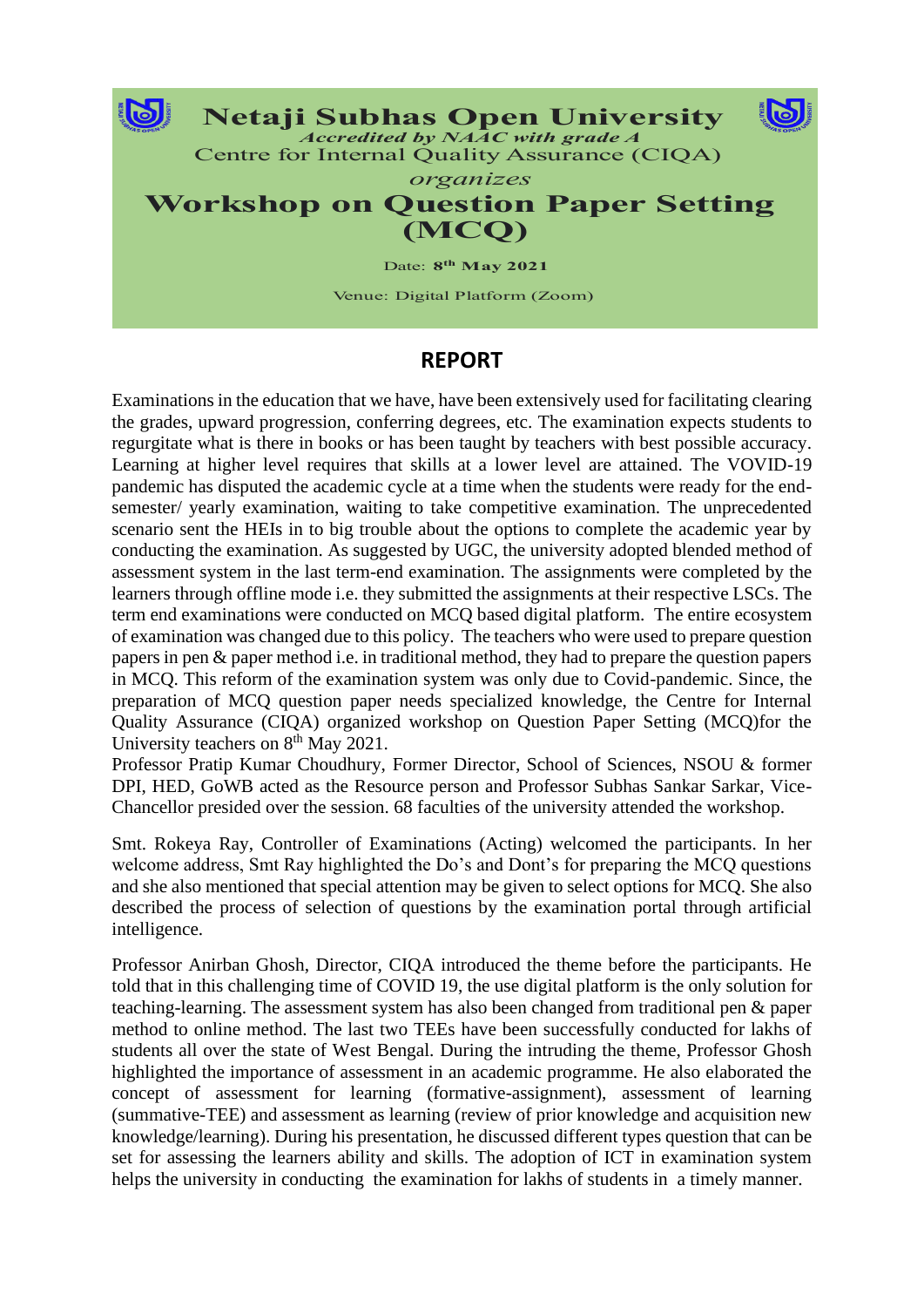

Professor P.K Choudhury in his presentation nicely deliberated the issue of MCQ. He described different aspects of MCQ and how the MCQ can be set to measure the level of competency of a student. According to him, an MCQ is a question, called stem , followed by four ( or 3 or 5) possible answers,. Only one of them should be correct. It is called the 'key'. The others are called 'distractors'. The correct option must be true and the others must be wrong or false in all possible circumstances. The options are either independent words / phrases / sentences or follow as continuation of the question. In a well-framed MCQ, all the options have the ring of truth and the correct answer is not obvious. It should take some background knowledge and application of mind to distinguish between the correct option and the wrong ones.



During his presentation Professor Choudhury elaborated advantages and disadvantages of MCQ. He also elaborated how the MCQs are set on different subject with suitable examples.